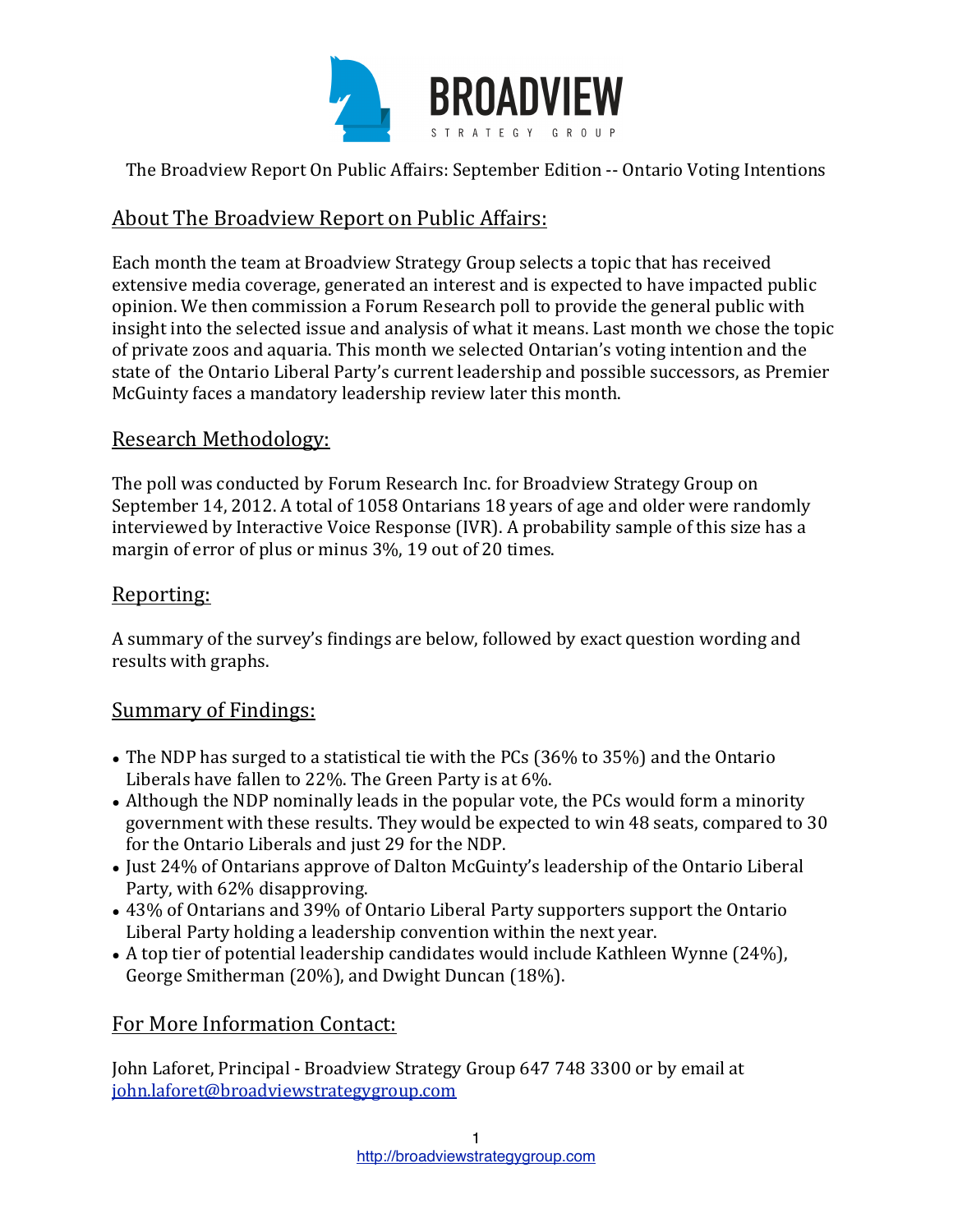



#### Forum Poll Seat Projection:

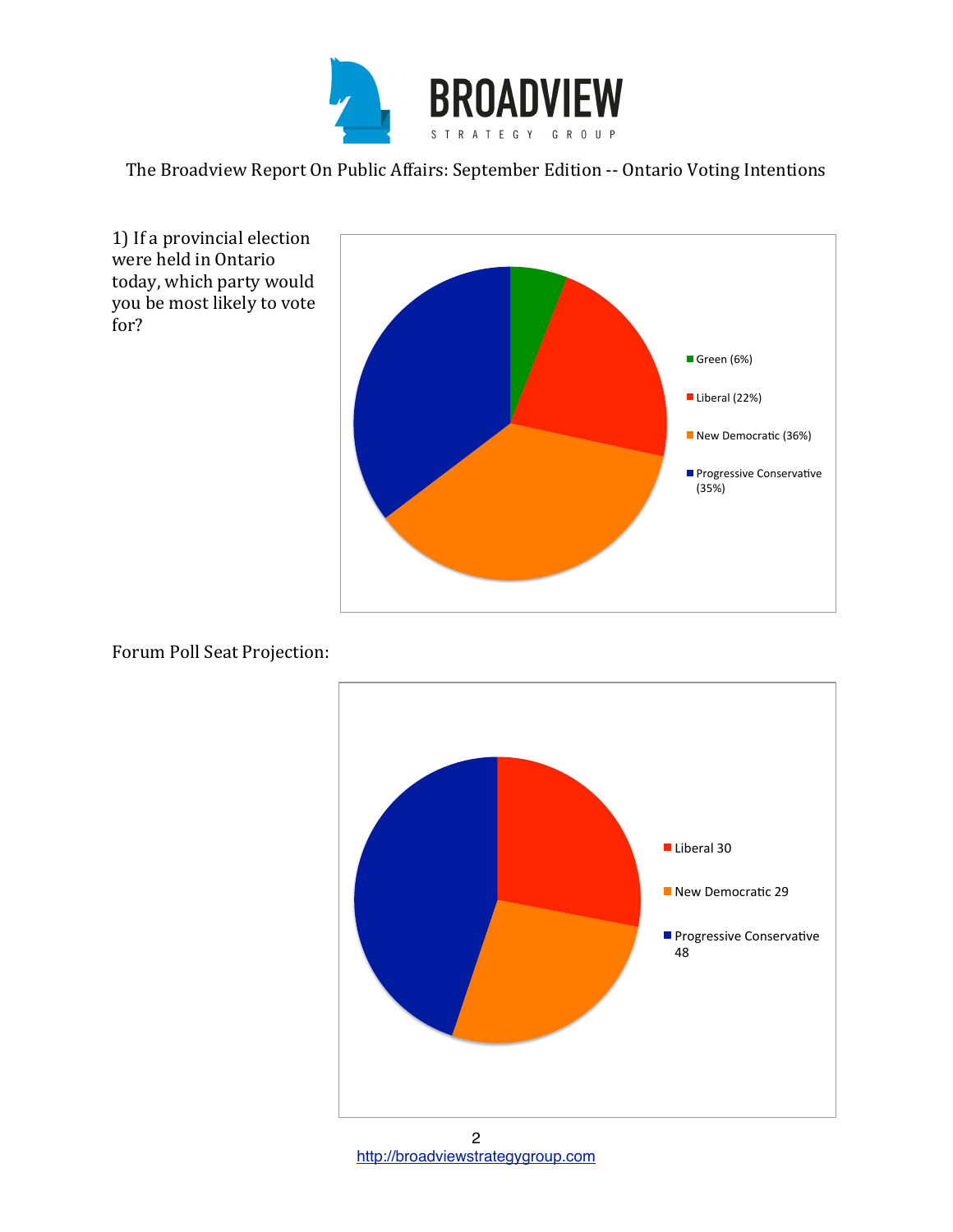

2) Do you approve or disapprove of Dalton McGuinty's leadership of the Ontario Liberal Party?



3) Do you wish for the Ontario Liberal Party to conduct a leadership convention within the next year?